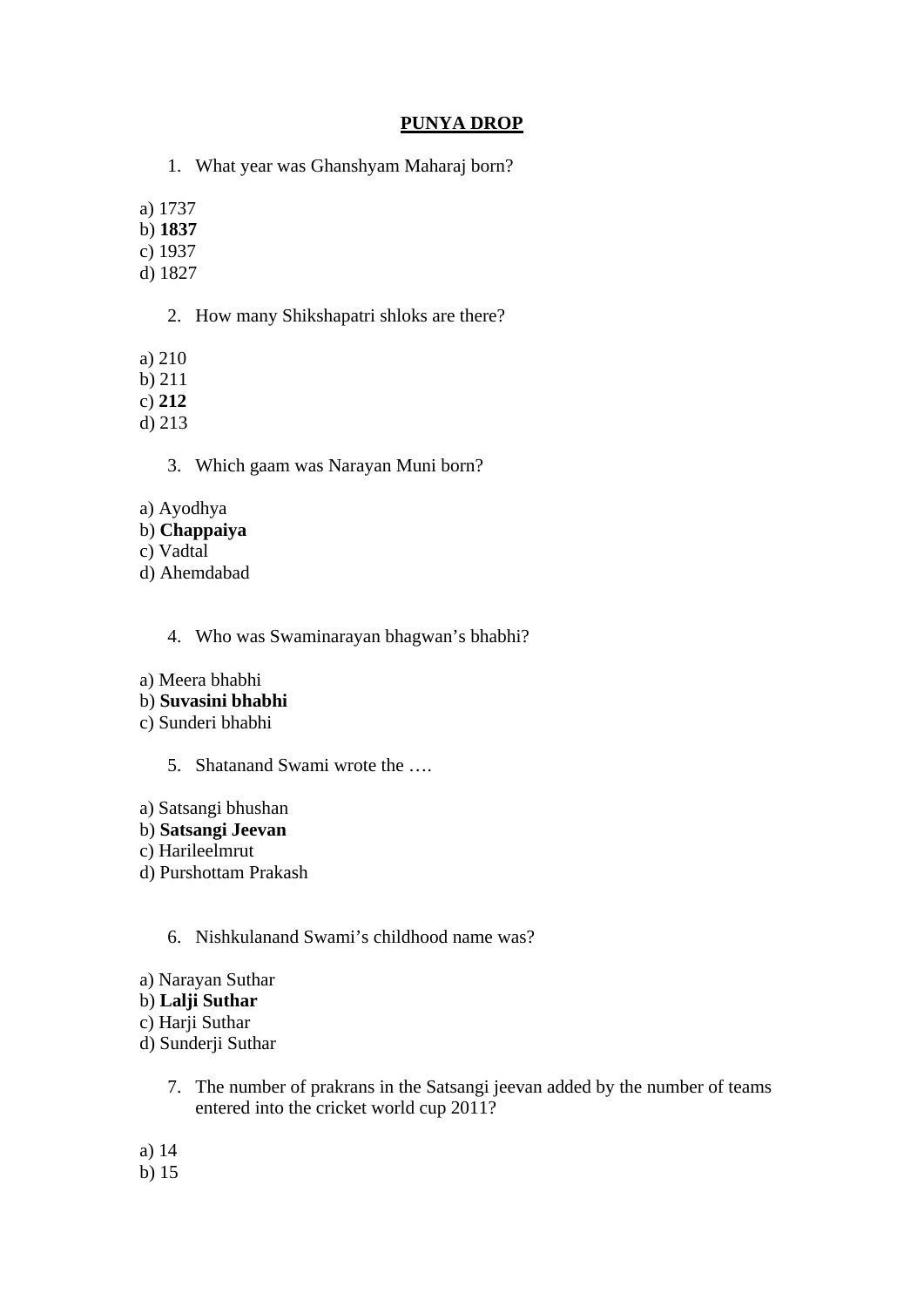### c) 16

d) **19**

8. Which sant did NOT write the Vachanamrut?

a) Muktanand Swami

b) Sukhanand Swami

## c) **Bhumanand Swami**

d) Nityanand Swami

- 9. The number of the different types of Bhakti minus the number of ekadashi's in a year?
- a) 16
- b) 17
- c) **15**
- d) 18

10. How many paramhans's did Maharaj meet in Bhuj?

- a) 16
- b) **18**
- c) 21
	- 11. Which chesta pad is the following line from "Manushya leela re, karta mangal kari…"?
- a) **3**
- b) 4
- c) 5

12. The kirtan "Sarve sakhi jeevan jovane chalo…" was composed by?

a) Muktanand Swami

## b) **Bhumanand Swami**

13. Brahma appeared from…?

a) Suryanarayan's feet

## b) **Virat Narayan's naval**

- c) Shesh Narayan's heart
- d) Shankar's head

14. Who was Ramanand Swami's guru?

- a) Vallbhacharaya
- b) Shankracharaya

# c) **Ramanujacharaya**

15. Where did Maharaj first start Samadhi prakran?